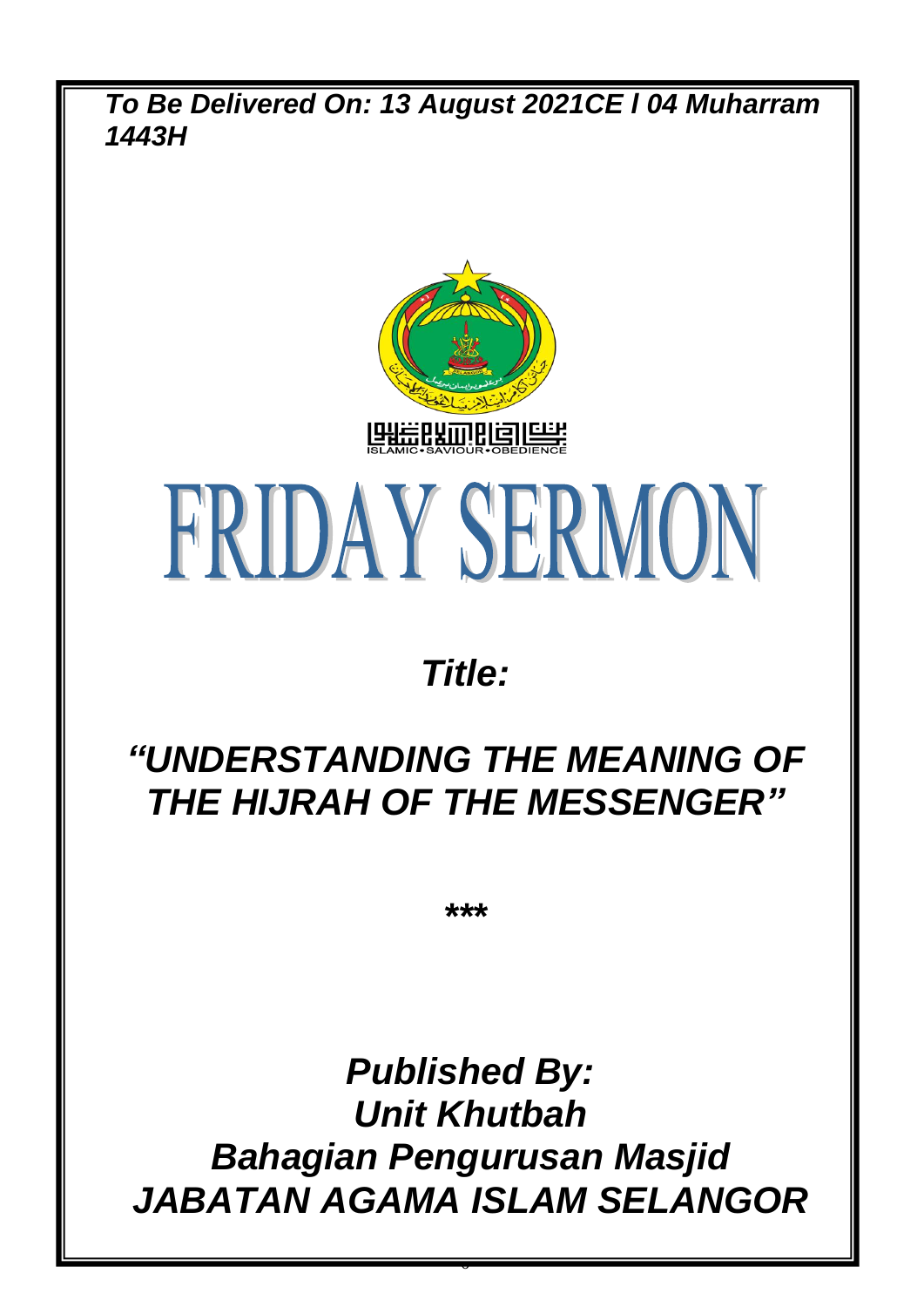## *"UNDERSTANDING THE MEANING OF THE HIJRAH OF THE MESSENGER"*

.<br>با ن<br>د اَلْحَمْدُ لِلَّهِ الْقَائِل: إِنَّ ٱلَّذِينَ ءَامَنُواْ وَٱلَّذِينَ هَاجَرُواْ وَجَنهَدُواْ فِى سَبِيلِ و<br>ا **ٔ**  $\overline{\phantom{a}}$ ֦֧֦֧֦֧֦֧֦֧֦֧֦֧֜֜֜֜֓֓<br>**֡**  $\overline{\phantom{a}}$  $\frac{1}{2}$ ْ ِ<br>م دُوا فِي سَـ **ٔ** و<br>ا ِ<br>م .<br>وُجَـٰهَ َٰ رُوا وَ ؙ<br>
<sup>ٔ</sup> ُو  $\tilde{\phantom{a}}$ اج  $\tilde{\lambda}$ لَّذِينَ هَ اِلْذِ َ<br>َء نُوا وَا **ٔ** ُو<br>و  $\frac{1}{2}$ ام  $\tilde{\epsilon}$ ء ِينَ َّ الَّذِ ِ<br>پَ إِن وو<br>م ِ<br>حيم ِ<br>پن ¤<br>ز′ وو<br>د ءَ<br>فور و<br>و  $\ddot{\cdot}$ غ ِ<br>آھ اِللَّهُ ِ<br>ہ ِِۚ و بہ<br>ا حۡمَتَ ٱللَّهِ ِ<br>جُ ِ<br>ا ر  $\ddot{\cdot}$ رۡجُونَ ر<br>م  $\ddot{\phantom{0}}$  $\tilde{\cdot}$ ي ِكَ ئ ِرِ<br>ا ل و ِ أ ْ و<br>م بر<br>آ أَللَّهِ أَوْلَٰٓإِكَ يَرۡجُونَ رَحۡمَتَ أَللَّهِ وَأَللَّهُ غَفُورٌ رَّحِيمٌ ۚ ۞ ۚ ۚ ْ ر<br>أَشْہَدُ أَنْ لَّا إِلَهَ إِلَّا اللَّهُ وَحْدَهُ لَا شَرِيكَ لَهُ وَأَشْہَدُ أَنَّ مُحَمَّدًا عَبْدُهُ ़<br>इ و<br>و َ<br>زاد ؗ<br>; َ<br>پنج ہ<br>ا ر<br>ر  $\frac{1}{\epsilon}$  $\frac{1}{2}$ ہ<br>ا  $\frac{2}{\lambda}$ َ  $\frac{1}{2}$ ً<br>ا ،<br>پر ر<br>م  $\overline{\phantom{a}}$  $\overline{\phantom{a}}$ ِ<br>ٌ  $\frac{1}{\sqrt{2}}$ ំ<br>រ ِ<br>م ً<br>ا ั<br>ด  $\frac{1}{2}$ َ  $\ddot{\phantom{0}}$ ِ<br>ُ' َ<br>زار ْ ׀<br>׆  $\frac{1}{2}$ وَرَسُوْلُهُ. اَللَّهُمَّ صَلِّ وَسَلِّمْ عَلَى سَيِّدِنَا مُحَمَّدٍ وَعَلَى ءَالِهِ وَأَصْحَابِه ์<br>ผู้  $\frac{1}{2}$  $\frac{1}{2}$ ্য<br>ক و<br>ر<br>ر ً<br>آ َ و<br>گ ٍ<br>پ ់<br>្ و<br>در  $\frac{1}{2}$  $\frac{1}{2}$ َ<br>آ .<br>م  $\frac{1}{2}$ <u>لم</u> ี<br>ส ُ<br>ጎ .<br>.<br>. ِّ  $\frac{1}{2}$  $\frac{1}{2}$ ً<br>آ .<br>م  $\frac{1}{2}$  $\frac{1}{2}$  $\overline{\phantom{a}}$  $\ddot{\phantom{0}}$  $\tilde{\cdot}$  $\ddot{\phantom{0}}$ أَجْمَعِيْنَ. ់<br>**រ**  $\frac{1}{2}$  $\frac{1}{2}$ ِّ<br>أَمَّا بَعْدُ، فَيَا أَيُّهَا الْمُسْلِمُونَ! اِتَّقُواْ اللَّهَ! أُوْصِيكُمْ وَإِيَّايَ بِتَقْوَى اللَّهِ َ  $\ddot{\cdot}$ و<br>و ់<br>រ  $\ddot{\cdot}$ ี<br>วั  $\frac{1}{2}$  $\ddot{\mathbf{z}}$  $\frac{1}{2}$ ់<br>:  $\ddot{\phantom{0}}$  $\frac{1}{2}$ َ !<br>-<br>- $\frac{1}{2}$ <u>و</u> ֦֧֦֦֧֝<u>֦</u> ِ<br>م ់<br>ព្ **ہیں** لة<br>\*  $\ddot{\phantom{0}}$ ُ<br>አ يُّهَا الْمُسْلِمُونَ! اِتَّقُواْ اللَّهَ! أَوْصِيكُمْ وَإِيَّايَ بِتَقْوَى اللَّهِ ِ<br>اس ار<br>•<br>• . .<br>∙ ؾڤؤنَ **ہے** ِ<br>ایہ ُْ فَقَدْ فَازَ الْمُ  $\ddot{\cdot}$  $\ddot{\cdot}$ **ّ**  $\ddot{\tilde{}}$  $\ddot{\cdot}$ ً<br>ا  $\frac{1}{2}$  $\ddot{\mathbf{r}}$ ِ<br>ج ْ **ٔ**  $\ddot{\phantom{0}}$ ِ<br>الأ

قَالَ اللَّهُ تَعَالَى: يَاََّيُّهَا  $\frac{1}{2}$ ه و<br>د سَ<br>ڊ  $\overline{\phantom{a}}$ َٰ ِ .<br>يَاَّيُّهَا ٱلَّذِينَ لَّذِينَ ءَامَنُوا ُو<br>په ِ ام ्<br>द ءَامَنُوا اتَّقُوا ور ِ<br>په تَّقَوا ا ِ<br>آک َللَّهَ حَقُّ تُقَاتِهِ  $\ddot{\Omega}$ ق ت و<br>په ِ<br>په قی  $\tilde{\phantom{a}}$ حَقَّ تَقَاتِهِۦ  $\frac{1}{\alpha}$ وَلَا تَمُوثُنَّ إِ مُوتَنَّ و<br>په و  $\ddot{\cdot}$ تَمُوتُنَّ إِلَّا  $\ddot{\cdot}$ ر<br>مُّسۡلِمُونَ و نتُم مَّ و<br>په ِ<br>ج أ ر<br>م وَانْتُم مُّسۡلِمُونَ ۞ ۚ

#### **Dear blessed Muslims,**

I humbly remind respected audience to altogether strive in increasing our *imaan* (faith) and *taqwa* of Allah *Subhaanahu Wa Ta'aala* by performing all of His Commands and avoiding all of His prohibitions. May firm *imaan* and absolute *taqwa* make us from among the servants that are truly successful in this world and the Hereafter.

On a day that is full of *barakah* (blessings), I will discuss upon a *khutbah* titled *"UNDERSTANDING THE MEANING OF THE HIJRAH OF THE MESSENGER."*

 $<sup>1</sup>$  al-Baqarah 2:218.</sup>

<sup>2</sup> Aal 'Imraan 3:102.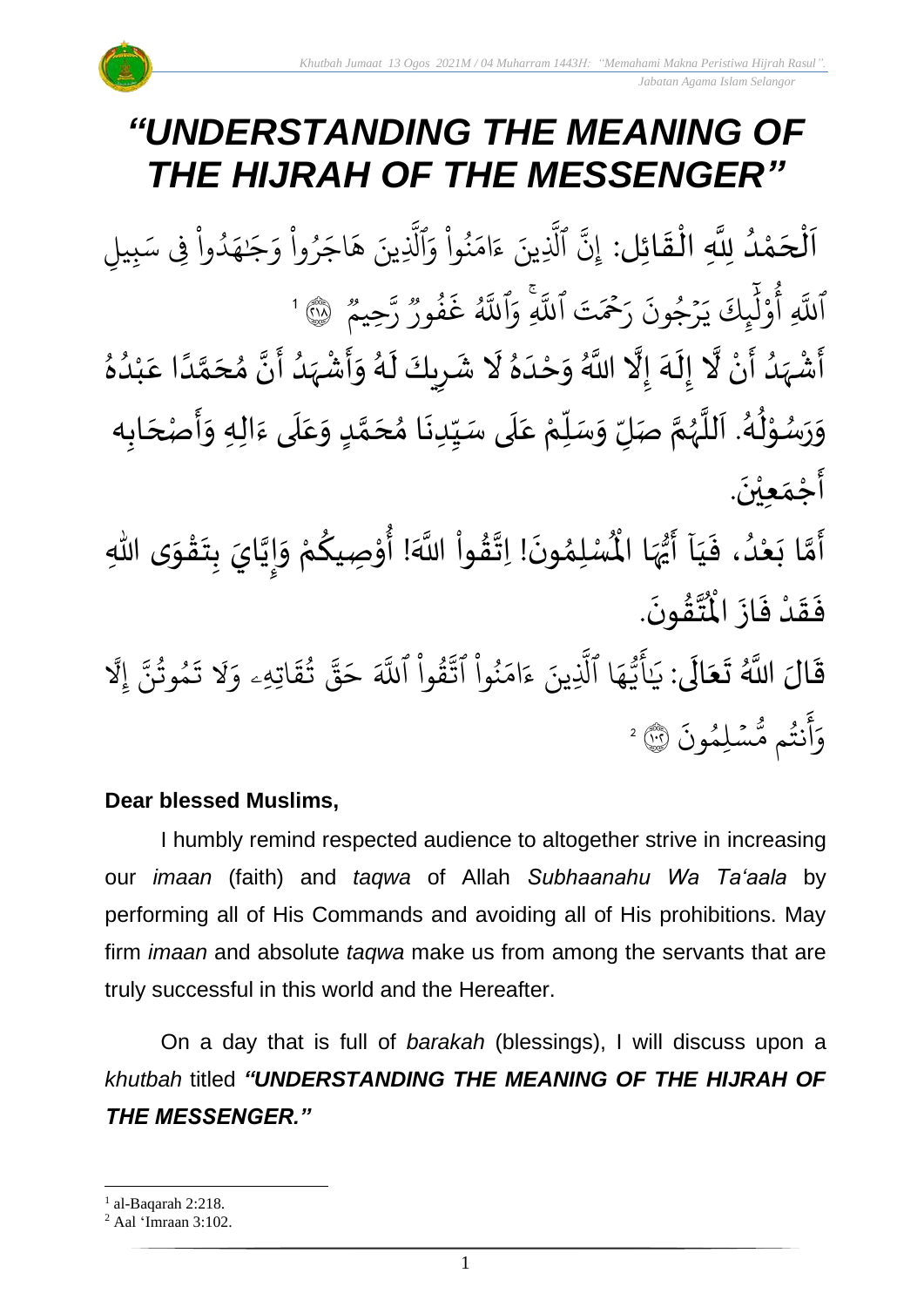

#### **Dear blessed audience,**

The journey of *hijrah* (migration) by Prophet Muhammad  $\ddot{\mathcal{E}}$  was a journey of victory for Islam. A journey that was ordained by Allah *Subhaanahu Wa Ta'aala* is definitely not a refugee journey as understood by some. Even if there was conspiracy to assassinate Prophet Muhammad  $**$ , it was not the main factor for *hijrah* was a journey of obedience unto Allah *Subhaanahu Wa Ta'aala*.

The winding journey of *Hijrah* of Prophet Muhammad  $\equiv$  marked an episode of sacrifice and success by a *Rasool* (Messenger), the torchbearer of *imaan*. The pain and hardship experienced were challenges that had to be endured for the sake of obedience unto Allah *Subhaanahu Wa Ta'aala*, though having to abandon the relatives and possessions. However, the *rahmah* (mercy) and forgiveness of Allah truly awaits. Allah *Subhaanahu Wa Ta'aala* mentions in verse 218 of soorah al-Baqarah:

### *"Indeed, those who have believed and those who have emigrated and fought in the cause of Allah - those expect the mercy of Allah. And Allah is Forgiving and Merciful."*

#### **Dearest audience,**

The historical *Hijrah* journey of the Messenger, which serves as inspiration for the *ummah*, has a plethora of *hikmah* (wisdom) and lessons. It manifested the great significance behind the command for *Hijrah* in the continuity of carrying the symbols (*shi'aar*) of Islam as a religion of *tawheed* (monotheism). In fact, the success of the *da'wah* (calling to Islam) of Prophet Muhammad  $\frac{40}{3}$  is closely intertwined with strategy, especially in addressing allegations hurled by the enemies of Islam upon the *da'wah* efforts of the Prophet  $\ddot{\mathcal{F}}$ .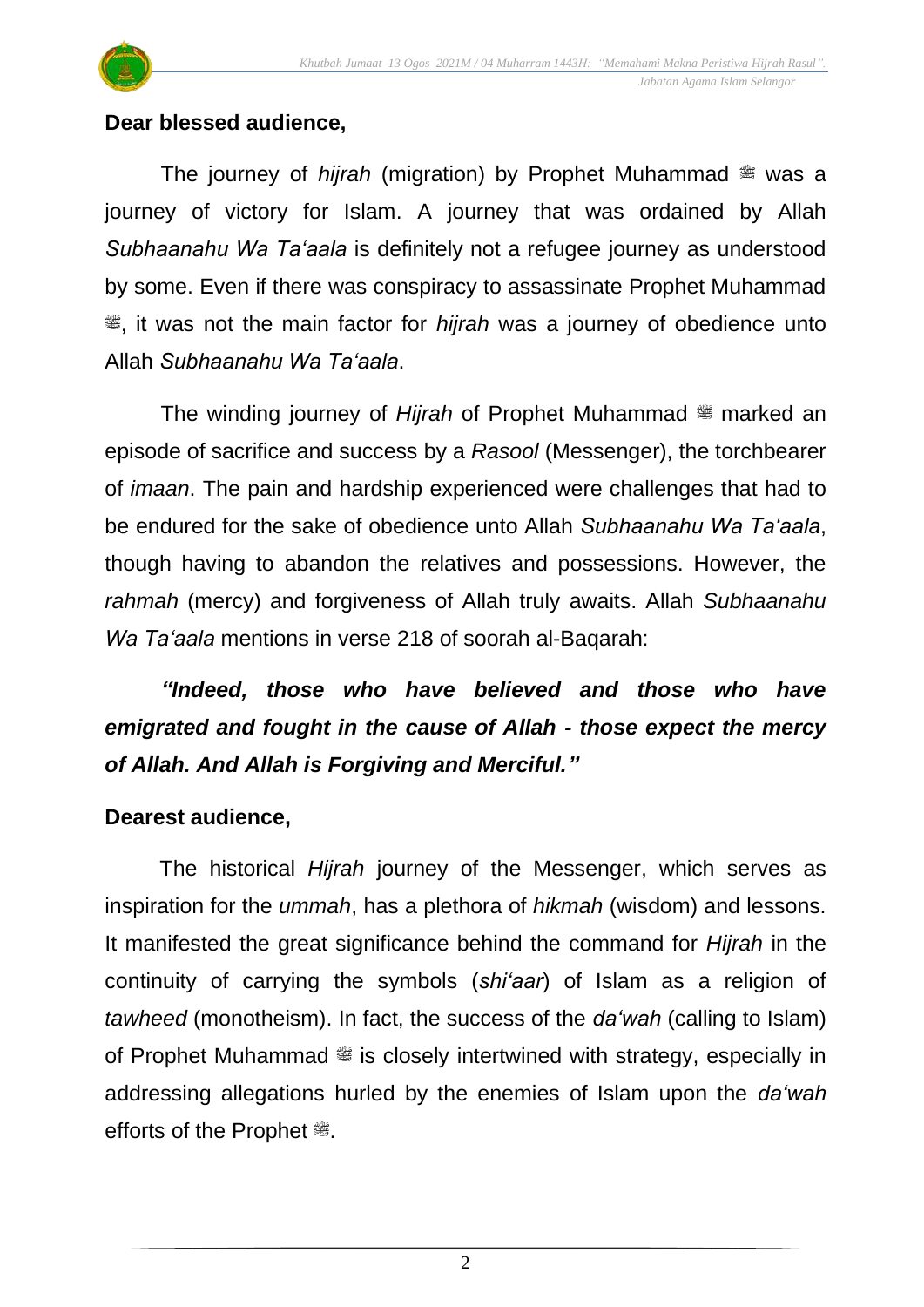The great event of *Hijrah* enlightened our minds upon strategic and structured planning that allowed for the actual plan of *Hijrah* to execute with perfection despite the obstacles that emerged. Look at the important figures involved during the *hijrah* of the Prophet  $\ddot{\mathcal{E}}$ , acting as aides to the Prophet, they were intelligent in reconnaissance strategy and psychological warfare, providing food and aid supplies, and many more, that it behooves us to uncover their roles and study them further. Prominent figures such as Sayyidina Abu Bakr, Sayyidina 'Umar al-Khattaab, 'Abdullah bin Abi Bakr, Sayyidina 'Ali bin Abi Taalib, and many other Companions of the Prophet  $\ddot{\mathcal{F}}$ .

#### **Dear respected Muslims,**

Aside from those, among the matters that we must observe and practice is the usage of the *Hijri* Calendar (*at-Taqweem al-Hijri*) in our daily lives. Many of us are still unfamiliar with and do not even know the names of the months in the Islamic (*Hijri*) calendar. Beginning with Muharram, Safar, Rabee' al-Awwal, Rabee' al-Aakhir, Jumada al-'Ula, Jumada al-Aakhirah, Rajab, Sha'baan, Ramadaan, Shawwaal, Dhul Qa'dah, and Dhul Hijjah. It is definitely not wrong to use the Gregorian calendar, but the *Hijri* calendar is our actual identity as the Muslim *ummah*.

Considering how important is the *Hijri* calendar to the Muslim *ummah*, it necessitate that the Muslims embrace the *rooh* (spirit) of *hijrah* in their daily affairs. This is because *hijrah* does not just mean migrating from one location to another, but it is also making *hijrah* towards the better and leaving all of the forbiddance by Allah *Ta'aala*. In the *hadeeth* of 'Abdullah bin 'Amr *radiyAllaahu 'anhuma*, the Prophet  $\stackrel{\text{{\tiny def}}}{=}$  said:

ٍ<br>∕\* الْمُسْلِمُ مَنْ سَلِمَ الْمُسْلِمُونَ مِنْ لِسَانِهِ وَيَدِهِ، وَالْمُهَاجِرُ  $\mathbf{r}$  $\ddot{\phantom{0}}$  $\frac{1}{2}$ ំ<br>•  $\ddot{\phantom{0}}$ )<br>ለ  $\mathbf{r}$  $\frac{1}{2}$ ْ  $\frac{1}{2}$ ر<br>د ِ<br>پر  $\mathbf{r}$  $\frac{1}{2}$ ا<br>م مستعدا من منها من الله عنه.<br>مَنْ هَجَرَ مَا نَهَى اللَّهُ عَنْهُ .<br>م ر<br>-<br>. ।<br>;  $\frac{1}{2}$  $\frac{1}{2}$ ्<br>। َ ំ<br>•  $\frac{1}{2}$ ँ<br>अ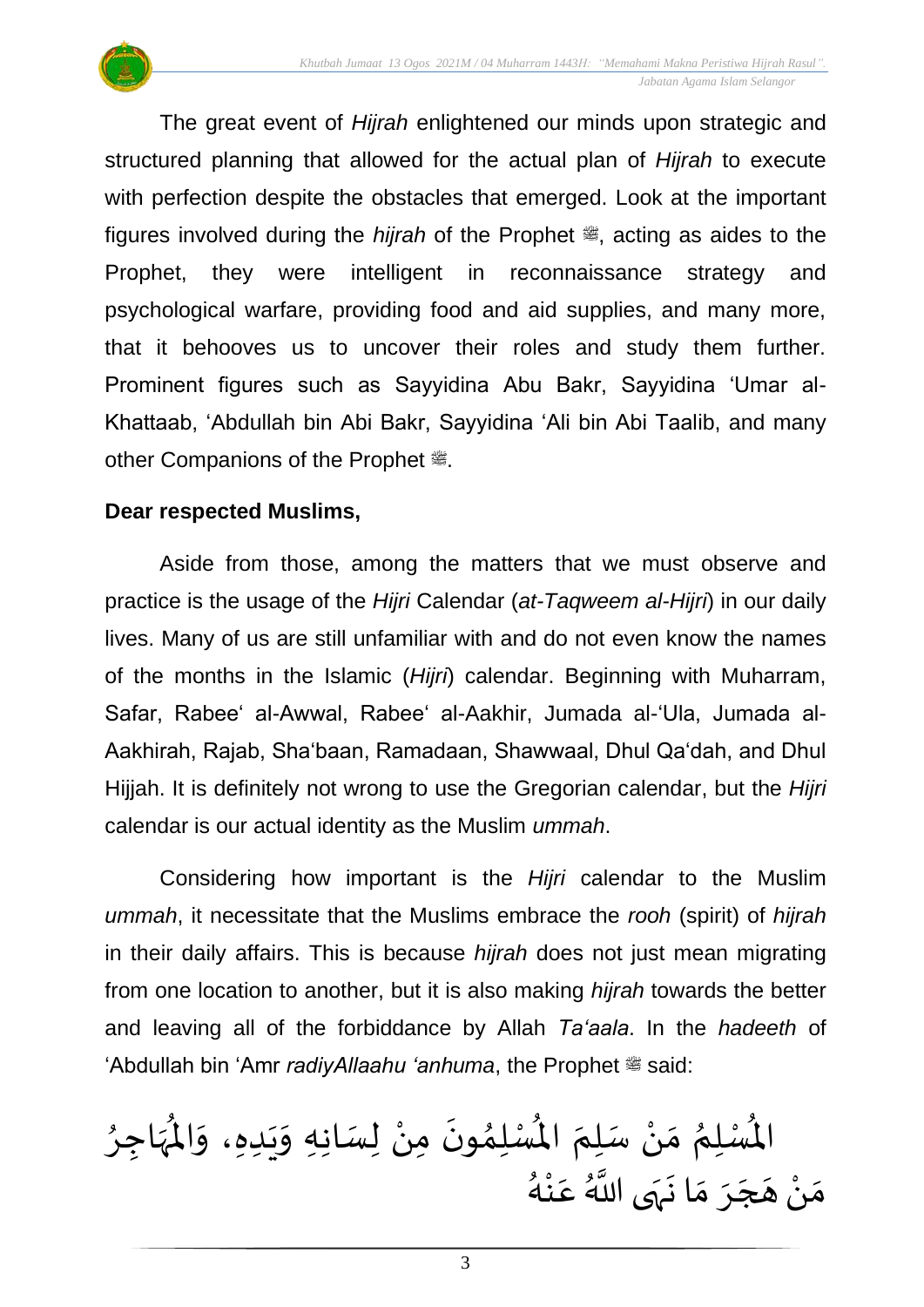*"A Muslim is the one who avoids harming Muslims with his tongue or his hands. And a Muhaajir (an emigrant) is the one who gives up (abandons) all what Allah has forbidden."*

*(al-Bukhaari)*

#### **Esteemed audience,**

The *Hijrah* spirit of Prophet Muhammad  $\ddot{\mathcal{E}}$  should be emulated as exemplary in the current situation with the onslaught of Covid-19 outbreak. *Hijrah* teaches the Muslims to always remain alert and earnestly strive to ensure that every objective can be achieved with success, in addition to always supplicating and having *tawakkul* (full reliance in Allah). Not just that, the pangs of living as a direct effect of the pandemic is now tremendously felt and truly requires high motivation and relentless fighting spirit. In these trying moments, it is truly imperative that the unwavering spirit of the Muhaajireen and Ansaar are put into practice by all of us in the very effort of aiding our brethren that had lost their earnings due to the pandemic that is plaguing us. Life tragedies reminds us that the historical event of *hijrah* teaches the Muslim *ummah* to always exert all of its efforts purely for the sake of Allah. All of the sorrow and miseries endured teaches us the actual meaning of life. Let us continue our fight even if we have to wade through obstacles after obstacles in life. May this new *Hijri* year provide virtuous values and strength upon us while wading through the coming challenges.

#### **Blessed audience,**

To end the *khutbah* this time, there are few important matters that are to be comprehended, among them:

1. The Muslim *ummah* must have certainty that the *hijrah* of Prophet Muhammad <sup>26</sup> was a command from Allah *Subhaanahu Wa Ta'aala*.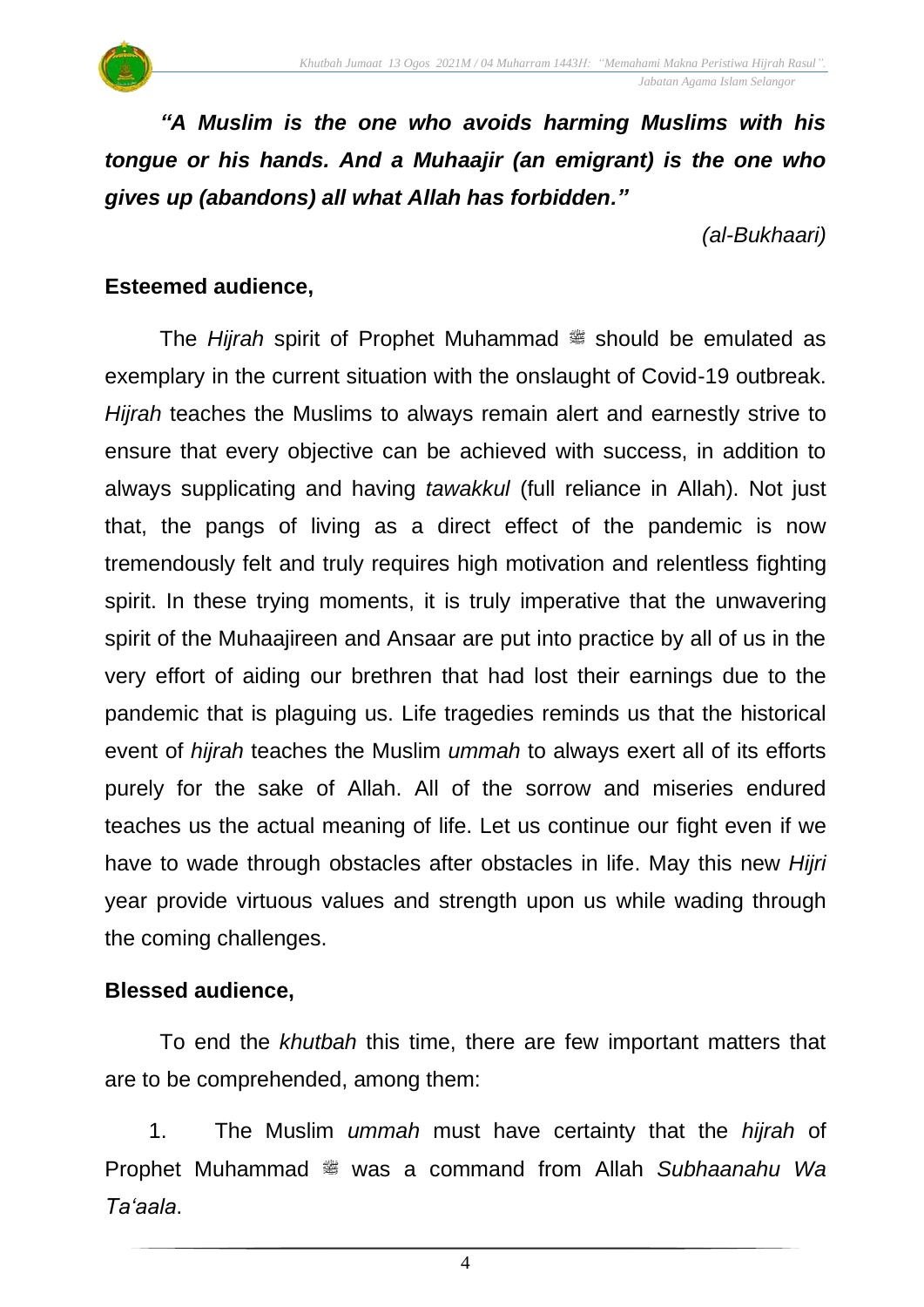2. The Muslim *ummah* must ensure that every *hijrah* undertaken towards good is preceded by rigorous planning.

3. The Muslim *ummah* must always strive to make *hijrah* towards the better, so as to earn rewards and the pleasure of Allah *Subhaanahu Wa Ta'aala*.

ِن ال ا  $\tilde{\phantom{a}}$ ط ي **ٔ** مه<br>شه عُوذُ بِاللَّهِ مِنَ الشَّ و<br>په و<br>م ِ<br>ج آعُوذُ بِاللَّهِ مِنَ الشَّيْطَانِ الرَّجِيمِ ِ<br>س س<br>مر ن ِ<br>م ر<br>م  $\frac{1}{\alpha}$ و ٗ ة  $\frac{1}{2}$ ع ِ<br>س سر<br>سد  $\frac{1}{\alpha}$ ر<br>كَثِيرًا وَ ا ك ֦֞<br>֝֝֝֝֝֝ بر<br>ح  $\ddot{\cdot}$ رُغَ رُضِ مُرَ و<br>م َ<br>د ځ ِِف ٱۡل ِد ہ<br>ا ِ ِ َي بر<br>آ بِيلِ اللَّهِ ِ<br>س اجِرَ فِی سَہ  $\ddot{\phantom{0}}$  $\frac{1}{4}$ ن يُمَجَ ر<br>د  $\frac{1}{2}$ بر<br>م  $\frac{1}{c}$ و ہ<br>ا د<br>د  $\ddot{\mathbf{r}}$ ق  $\tilde{\cdot}$ ف ت و و<br>مو  $\ddot{\phantom{0}}$  $\frac{1}{2}$ يُدْرِكَهُ الْمَ ہ<br>1 و<br>لم ر<br>م ہ<br>ا ُو ى<br>م سُولِهِۦ ثُمَّ و<br>په و<br>م ِ ر<br><u>ر</u>  $\frac{1}{\alpha}$ ِ و بہ<br>ا اللَّهِ ر<br>1 َِل ا إ ً<br>م اجِرًا  $\frac{1}{4}$ يۡتِهِۦ مُهَ و<br>م  $\ddot{\phantom{0}}$ و جُ مِنْ بَر ؚ<br>ۣ<br><del>؞</del> ُ بر<br>مز یَزَ ِ<br>پن ا رَّ ֦֧<br>֧֦֧֝֝ فُورَ و<br>و  $\ddot{\cdot}$ غ ِ<br>آھ<br>آھ اللَّهُ  $\ddot{\cdot}$ ن ر<br>م  $\overline{\mathcal{R}}$ ِ<br>م ِ وََ ِ<br>آ جُرُهُو عَلَى ٱللَّهِ و<br>م ُو  $\frac{1}{2}$ )<br>ج أ  $\frac{1}{2}$ ع  $\ddot{\Omega}$ ق ِ<br>م وَقَعَ أَجْرُهُو عَلَى اللَّهِ وَكَانَ اللَّهُ غَفَورًا رَّحِيمًا  $\frac{1}{\sqrt{2}}$ حِيمًا ۞

*"And whoever emigrates for the cause of Allah will find on the earth many [alternative] locations and abundance. And whoever leaves his home as an emigrant to Allah and His Messenger and then death overtakes him - his reward has already become incumbent upon Allah. And Allah is ever Forgiving and Merciful."*

*(an-Nisaa' 4:100)*

ْ بَارَكَ اللّهُ لِيْ وَلَكُمْ فِي الْقُرْآنِ الْعَظِيْمِ، وَنَفَعَنِيْ وَإِيَّاكُمْ َ  $\frac{1}{2}$  $\ddot{\phantom{0}}$  $\tilde{\cdot}$ ْ  $\frac{1}{2}$ ֦֧֦֧֦֧֦֧֦֧֦֧֦֧֜֜֜֜֓֓<br>֧֝֜֜֜֜֜֜֜֜֜֜֜֜֜֜֞֟ ْ  $\frac{9}{4}$ ֦֧֦֧֦֧֦֧֦֜֜֜֜֜֜֜֜֜<br>֧֝֜֜ ْ <u>ہ</u>  $\tilde{\mathbf{r}}$  $\frac{1}{2}$ ْ  $\frac{1}{2}$  $\ddot{\ }$ ْ <u>ل</u> َ !<br>-<br>- $\tilde{\cdot}$ ْ بِمَا فِيْهِ مِنَ الآيَاتِ وَالنِّكْرِ الْحَكِيْمِ وَتَقَبَّلَ مِنِّيْ وَمِنْكُمْ ِ<br>م ْ  $\tilde{\cdot}$ ْ ั้<br>∙ู  $\sum$ ن<br>ا  $\frac{1}{2}$  $\frac{1}{2}$  $\tilde{\cdot}$ ំ<br>រ  $\overline{\phantom{a}}$ ֝֟֝֟֝֝֝<br>֧֝֟֝֜֝֟֓֟  $\overline{\mathbf{z}}$ ؚ<br>م ِّ ์ $\frac{1}{2}$ ِ<br>پُ  $\ddot{\phantom{0}}$ ំ<br>រ  $\frac{1}{2}$ **قا** تِلاوَتَهُ، إِنَّهُ هُوَ السَّمِيْعُ الْعَلِيْمُ. ़<br>१ ْ َ ֦֧֦֧֦֧֦֧֦֧֦֧֦֧֜֜֜֜֓֓֟֓֟֓֜֜֜֜<br>֧֝֜֜**֓** ُ ْ لة<br>ما<br>س  $\frac{1}{2}$  $\frac{1}{2}$ و<br>گ  $\frac{1}{2}$  $\frac{1}{2}$ .<br>ر<br>ا  $\ddot{\ }$  $\frac{1}{2}$ न्<br>∶ -<br>پنج

 $\sum$ أَقُولُ قَوْلِيْ هَذَا وَأَسْتَغْفِرُ اللّٰهَ الْعَظِيْمَ لِيْ وَلَكُمْ وَلِسَاْئِرِ  $\tilde{\cdot}$ ْ ِ<br>م  $\tilde{\mathbf{r}}$  $\frac{1}{2}$ ْ إ  $\frac{1}{2}$ ْ َ ֦֧<sup>֦</sup> ∫<br>∕ ِ<br>وف  $\ddot{\phantom{0}}$  $\frac{1}{2}$  $\ddot{\cdot}$  $\overline{\phantom{a}}$ ំ<br>, لمح ֦֧֝֝<br>**֧**  $\frac{1}{2}$ ر<br>بو ُ ري<br>لْمُسْلِمَاتِ، فَاسْتَغْفِرُوْهُ إِنَّهُ هُوَ الْغَفُوْرُ الرَّحِيْمُ ْ ن<br>پ  $\frac{1}{\lambda}$ ֦֧֝<br>֧<u>֝</u>  $\frac{9}{4}$ **ِ** י<br>י  $\ddot{\ }$  $\frac{1}{2}$ ر<br>گ  $\frac{1}{2}$  $\frac{1}{2}$ ُ ֦֧֦ **ہ** ِ<br>وفيات  $\frac{1}{2}$  $\frac{1}{2}$  $\frac{1}{2}$ ر۔<br>لْمُسْلِمِيْنَ وَالْمُ  $\frac{1}{2}$  $\ddot{\phantom{0}}$ ់<br>រ المأ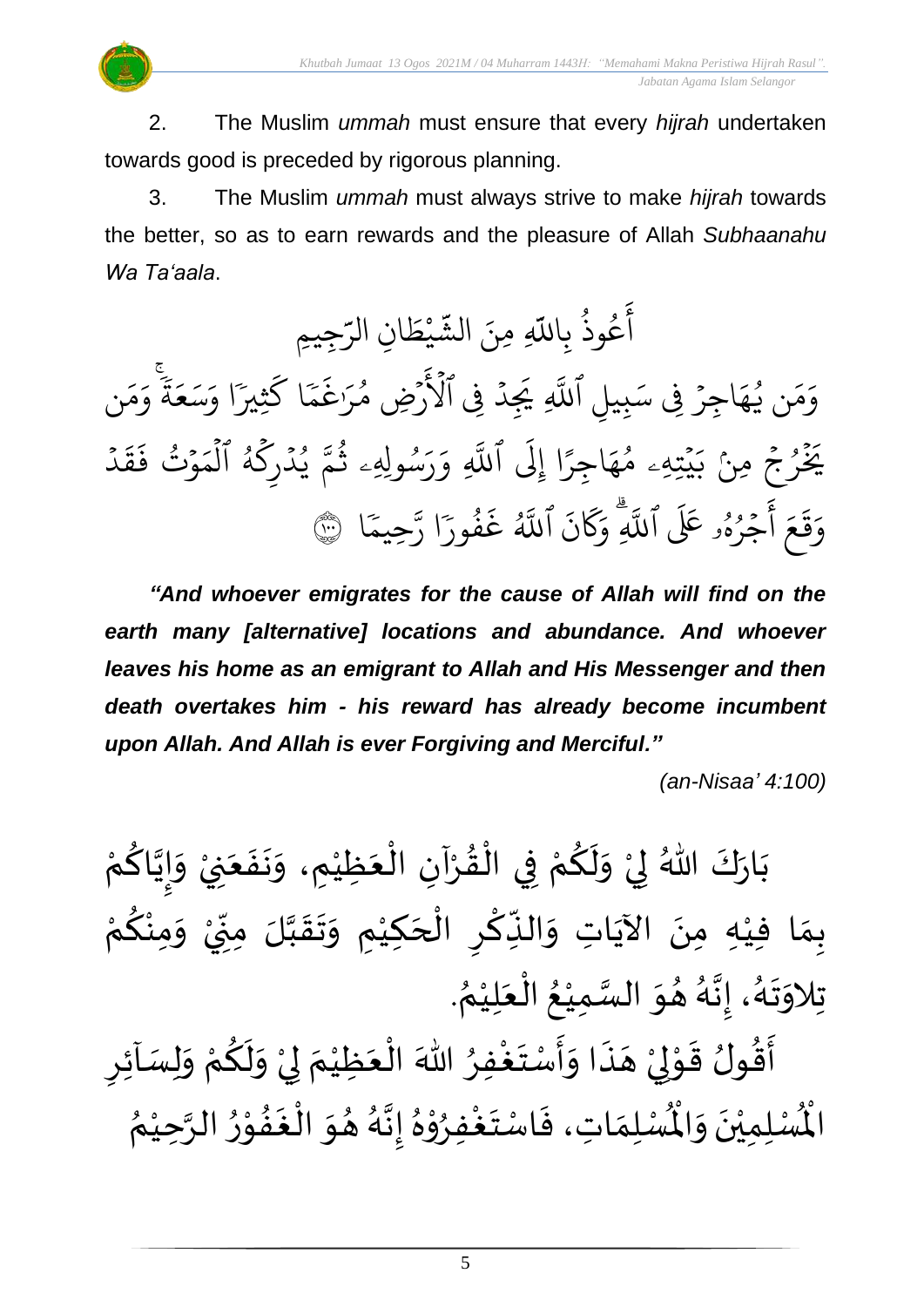## **THE SECOND** *KHUTBAH*

 $\frac{1}{2}$ ن<br>ا اَلْحَمْدُلِلَّهِ الَّذِيْ جَعَلَنَا مِنَ الْمُسْلِمِيْنَ، وَرَزَقَنَا مِنَ الطَّيِّبَاتِ و<br>ا ْ  $\overline{\phantom{a}}$ ֦֧֦֧֦֧֦֧֦֧֦֦֜֜֜֜֓֓֟֓֟֓֟֓֟֓֟֓֟֓֕֓֕֓֕֟֓<br>֧֝֜֜**֓**֓֡֘  $\overline{\phantom{a}}$  $\frac{1}{1}$ しんこ ِّسِ ن<br>م  $\ddot{\phantom{0}}$  $\ddot{\phantom{0}}$  $\frac{1}{2}$  $\ddot{\cdot}$  $\ddot{\phantom{0}}$  $\tilde{\cdot}$  $\ddot{\phantom{0}}$ ់<br>**រ** الَّذِيْ جَعَلَنَا مِنَ الْمُسْلِمِيْنَ، وَرَزَقَنَا مِنَ الطَّيِّبَاتِ.  $\ddot{\phantom{0}}$  $\ddot{\phantom{0}}$ ِ<br>ا  $\frac{1}{2}$  $\ddot{\phantom{0}}$ ِ<br>الأ ِ<br>ا أَشْهَدُ أَنْ لَّا إِلَهَ إِلَّا اللّهُ وَحْدَهُ لاَ شَرِيْكَ لَهُ، وَأَشْهَدُ أَنَّ ْ ر<br>پنج ٍ<br>و  $\frac{1}{2}$ ْ ِ<br>پ ہ<br>ا ر<br>ح  $\tilde{\cdot}$  $\frac{1}{2}$ .<br>९<br>न  $\lambda$  $\frac{1}{2}$ ِ<br>ا  $\tilde{\cdot}$ َ -<br>پ ر<br>د  $\frac{1}{2}$ ْ  $\frac{1}{2}$  $\tilde{\cdot}$ ر<br>ر<br>ا  $\tilde{\mathbf{r}}$ ْ  $\overline{\phantom{a}}$  $\frac{1}{2}$ مُحَمَّدًا عَبْدُهُ وَرَسُوْلُهُ. اَللَّهُمَّ صَلِّ وَسَلِّمْ وَبَارِكْ عَلَى سَيِّدِنَا  $\ddot{\phantom{0}}$ ِّ しんこ ۔<br>آ  $\frac{1}{2}$ ْ  $\ddot{\phantom{0}}$  $\tilde{\cdot}$ ْ ِّبِّ  $\frac{1}{2}$  $\tilde{\cdot}$ ั้ง<br>≮ ر<br>ر<br>ر ر<br>ا َ و<br>گ  $\frac{1}{2}$ ֦֦֝<br>**֝** و<br>م  $\ddot{\phantom{0}}$  $\tilde{\cdot}$  $^{\circ}$ و<br>و ់<br>រ ِ<br>م ً<br>أ ี<br>ฉี  $\overline{\phantom{a}}$  $\frac{1}{2}$ مُحَمَّدٍ وَعَلَى آلِهِ وَصَحْبِهِ وَمَنْ تَبِعَهُمْ بِإِحْسَانٍ إِلَى يَوْمِ <u>ل</u> ี<br>ผ  $\overline{\phantom{a}}$  $\frac{1}{2}$  $\overline{\mathbf{r}}$ ً<br>م  $\tilde{\cdot}$ י<br>י ا<br>با<br>•  $\ddot{\phantom{0}}$ ل  $\frac{1}{2}$ ر<br>! ْ <u>د</u><br>-ْ ر<br>ر<br>ر  $\frac{1}{2}$  $\ddot{\phantom{0}}$ ْ  $\frac{1}{2}$ ์ $\frac{1}{2}$ ֦֧<u>֦</u> ٔ<br>ا الدِّيْنِ. أَمَّا بَعْدُ، فَيَا عِبَادَ اللّهِ، اِتَّقُواْ اللَّهَ، أُوصِيكُمْ وَإِيَّايَ ′<br>مو  $\frac{1}{2}$  $\ddot{\phantom{0}}$  $\frac{1}{1}$ َ  $\frac{1}{2}$ و<br>و ំ<br>រ  $\ddot{\ }$ ี<br>วั  $\frac{1}{2}$  $\overline{\phantom{a}}$ ْ  $\frac{1}{\sqrt{2}}$ َ !<br>-<br>- $\frac{1}{2}$ ِ<br>ْم <u>ل</u> ُ<br>پنج .  $\ddot{\phantom{0}}$ تقوْنَ ֦֧֝֝<br>**֧**  $\frac{9}{4}$ ِ<br>نُبلة<br>جو ُ<br>مو بِتَقْوَى اللّهِ فَقَدْ فَازَ الْمُ  $\ddot{\cdot}$  $\frac{1}{2}$ ْ  $\frac{1}{2}$  $\frac{1}{2}$  $\frac{1}{2}$ ֝֝֝֝֝<br>**֧**֝֟֟  $\ddot{\ }$  $\ddot{\cdot}$ 

#### **Dear blessed audience,**

Once more, I would like to remind all of us to always have the *taqwa* of Allah *Subhaanahu Wa Ta'aala* by guarding ourselves and our families from abominable deeds and disobedience against Allah *Subhaanahu Wa Ta'aala*. At the same time, we will continue to pray so that our country will always remain blessed and protected from all forms of threat, as well as contagions from the Covid-19 pandemic. For that, let us graciously accept the government's recommendation by registering ourselves through the *MySejahtera* application in order to obtain vaccine shots that have been authorized by the Ministry of Health Malaysia.

May we become among the slaves of Allah that are patient while enduring all diseases afflicted, disciplined in adhering to the Standard Operating Procedures (SOP) and the new normal practices in overcoming the Covid-19 pandemic, for the sake of our own safety and the community.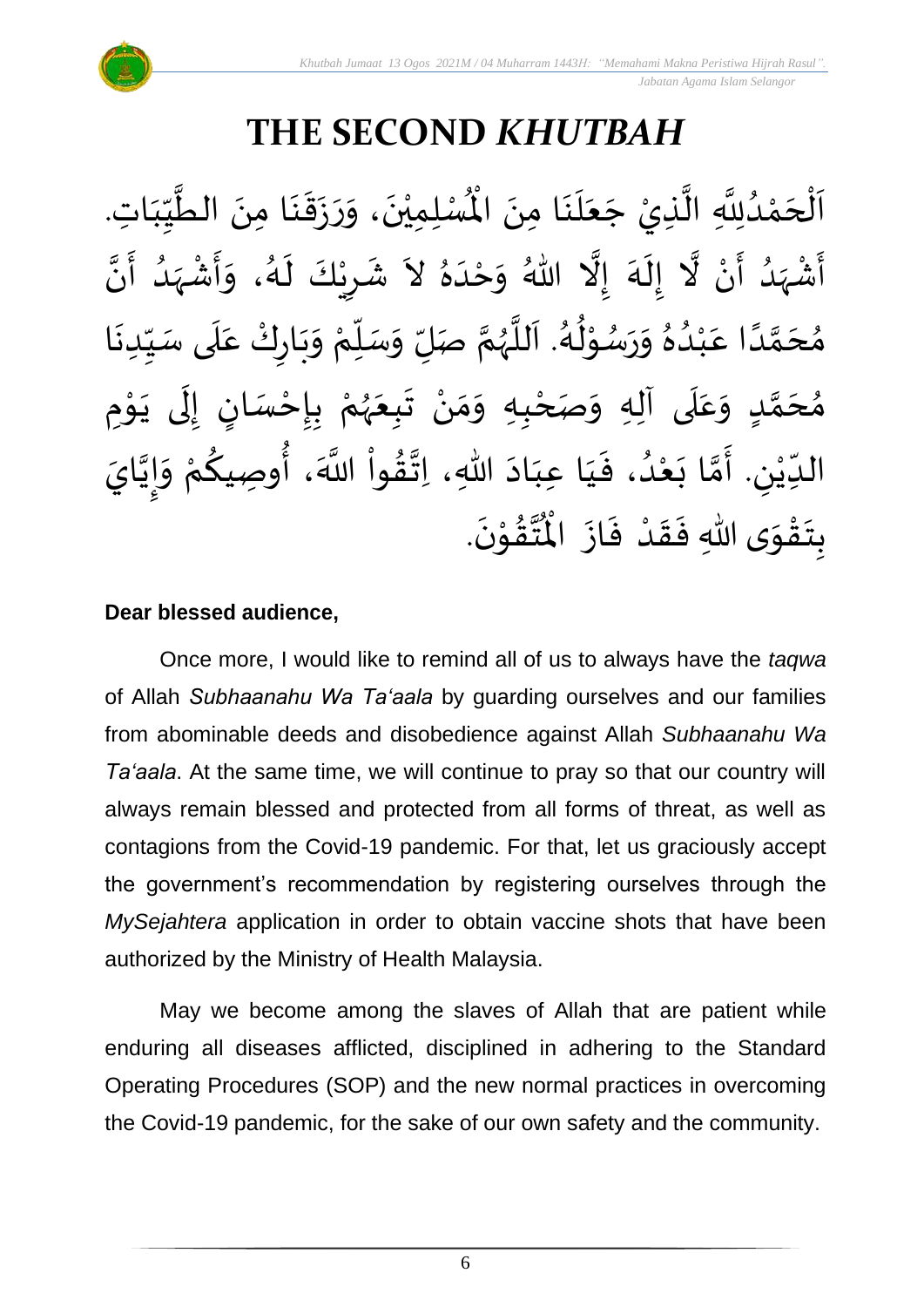While dealing with this pandemic, let us not take the easiest way out by harming and injuring ourselves. We must be selfless, patient, and strong mentally and physically, built upon solid *imaan*.

Let us altogether increase our *salawaat* upon our beloved Prophet Muhammad  $\stackrel{\text{\tiny def}}{=}$  as Allah has commanded:

ِ<br>په ِن ٱ إ ہ<br>آک للَّهَ وَمَلْيِكْتَهُ و<br>لھ  $\ddot{\phantom{0}}$ ت ر<br>م چکے<br>غ ِ<br>ا  $\uplambda$  $\frac{1}{2}$ بر<br>م  $\frac{1}{c}$ وَمَلَّيٖكَتَهُۥ يُصَلُّونَ عَلَى ون و<br>ا يُصَلُّونَ عَلَى ٱلنَّبِيِّ و<br>د لنَّبِّيّ يَالَّيُهَا ِ<br>م ه و<br>د سَ<br>ڊ ِ<br>ج  $\overline{\mathcal{L}}$ َٰ ِ يَاًيُّهَا ٱلَّذِينَ یہ<br>۱ لَّذِينَ ءَامَنُوا صَلُوا ْ و<br>ا نُواْ صَلُّ <u>ہ</u><br>ا ُو  $\frac{1}{2}$ ام  $\tilde{\epsilon}$ ء ا  $\frac{2}{3}$ ن*ش*ليمً  $\ddot{\phantom{0}}$  $\ddot{\cdot}$ ت ْ وا ِم و<br>م ء<br>آ ل ِ<br>م بر<br>سد ِ<br>م يَّهِ وَ<sub>َ</sub>  $\ddot{\phantom{0}}$ ر<br>آ عَلَيْهِ وَسَلِّمُواْ تَسْلِيمًا ۞ اللَّهُمَّ صَلِّ وَسَلِّمْ عَلَى سَيِّدِنَا وَمَوْلاَنَا مُحَمَّدٍ سَيِّدِ الْمُرْسَلِينَ  $\ddot{\phantom{0}}$ ْ  $\ddot{\hat{}}$ للَّهُمَّ صَلِّ وَسَلِّمْ عَلَى سَيِّدِنَا وَمَوْلاَنَا مُحَمَّدٍ سَيِّدِ الْمُ ِّ  $\frac{1}{2}$ <u>لم</u> ี<br>ฉี  $\overline{\phantom{a}}$ )<br>ጎ  $\tilde{\mathbf{r}}$  $\sim$ ֦֝<br>֝**֝**  $\frac{1}{2}$  $\frac{1}{2}$  $\ddot{\phantom{0}}$  $\frac{1}{2}$ سطح<br>ا .<br>م ْ ِ<br>پ  $\overline{r}$  $\frac{1}{2}$ ี่<br>∕ี و<br>ر<br>ر ہ<br>آ ْ وَارْضَ اللَّهُمَّ عَنْ أَصْحَابِهِ وَقَرَابَتِهِ وَأَزْوَاجِهِ وَذُرِّيَّاتِهِ  $\frac{1}{2}$ تا .<br>ਹ  $\frac{1}{2}$ ر ا<br>باد<br>•  $\frac{1}{2}$  $\tilde{\cdot}$ ،<br>ڊ —<br>:<br>:  $\frac{1}{2}$  $\ddot{\phantom{0}}$  $\frac{1}{2}$  $\frac{1}{2}$  $\frac{1}{2}$ َ با<br>ج ْ َ<br>م ี<br>ั∕ ر<br>ر<br>ر ्<br>न<br>1  $\ddot{\phantom{0}}$ أَجْمَعِيْنَ. ْ  $\frac{1}{2}$ ֦֧֦֧֦֧<u>֦</u> ا<br>پنج

ؙۊؙٝڡؚڹؘٵتؚ  $\ddot{\phantom{0}}$ ់<br>: ُْ ُؤْمِنِيْنَ ۖ وَالْمُ  $\tilde{\cdot}$  $\ddot{\phantom{0}}$ ْ ់<br>:  $\mathbf{r}^{\circ}$ ِ<br>لْمُ*سْ*لِمَاتِ وَالْمُ  $\frac{1}{2}$  $\frac{1}{\sqrt{2}}$ ِ<br>اَللَّهُمَّ اغْفِرْ لِلْمُسْلِمِيْنَ وَالْمُ  $\frac{1}{2}$  $\ddot{\phantom{0}}$ ់<br>រ ,<br>ለ ֦֧֦֧֦֧֦֧֦֧֦֧֦֧֜֜֜֓֓<br>֧֝֜֜֜֜֜֜֜֜֜֜֜֜֜֜֞֟ ْ ั้<br>∕ิ ر<br>ر<br>ر ِ<br>آ  $\mathbf{r}$ ـــ<br>م<br>م الْأَحْيَاءِ مِنْهُمْ وَالأَمْوَاتِ، إِنَّكَ سَمِيْعٌ قَرِيْبٌ مُجِيْبُ الدَّ َ ֦֧֦֧֦֧<u>֦</u> ْ بو<br>زر ់<br>•  $\frac{1}{2}$ י<br>ה ں<br>ج  $\frac{1}{2}$ ہ<br>ا ُ ْ ๋<br>ጎ ه<br>د ا قَرِرْ  $\overline{\phantom{a}}$  $\frac{1}{2}$ ٌ ، إِنَّكَ سَمِيْعٌ قَرِيْبٌ مُجِيْبُ الدَّعَوَاتِ ْ  $\frac{1}{2}$  $\ddot{\ }$ .<br>م وَيَا قَاضِيَ الْحَاجَاتِ. اَللَّهُمَّ أَعِزَّ الْإِسْلاَمَ وَ  $\overline{\phantom{a}}$ ֦֧֦֧֦֧֦֧֦֧֦֧֦֧֦֧֦֧֟֓֓֓֟֓֟֓<br>**֡**  $\overline{a}$ ֦֧֦֝֝<br>֧֦֦֦֝֝֝֝֝֝֝֝֝֝֝֝֝֝֝֝֝֝<br>֧֝֝֝֝֝**֟**  $\frac{1}{2}$  $\frac{1}{2}$ ر<br>آ ر<br>آ و<br>ر<br>ر ี<br>∕ี —<br>:<br>: ្ ا<br>م  $\tilde{\zeta}$ .<br>د  $\tilde{\cdot}$  $\ddot{\hat{}}$ الْمُمْلِمِيْنَ، وَأَهْلِكِ ا<br>م ْ ي  $\ddot{\phantom{0}}$  $\overline{1}$ י<br>**י** ا<br>با  $\tilde{\cdot}$ . ڔ ُشْرِكِيْنَ وَدَمِّرْ أَعْدَاءَكَ أَعْدَاءَ اللدِّيْنِ ْ ِّ  $\frac{1}{2}$ ا<br>ا<br>ا ۔<br>م ۔<br>آ َ<br>و  $\frac{1}{2}$ ا<br>-<br>ا ْ ا<br>ا<br>ا ّ<br>ا<br>ا ້ $\frac{1}{2}$  $\sim$  $\tilde{\phantom{a}}$  $\ddot{\phantom{0}}$ ំ<br><sup>•</sup>  $\frac{1}{2}$ ْ  $\ddot{\text{r}}$ ُبْتَدِعَةً وَالْمُ  $\frac{1}{2}$  $\frac{1}{2}$ .<br>م  $\ddot{\ }$ ٝ<br>ْ  $\ddot{\bm{r}}$ الْكَفَرَةَ وَالْمُ ์ $\tilde{\cdot}$  $\frac{1}{2}$  $\frac{1}{2}$  $\ddot{\cdot}$ ์<br>-<br>-بــز<br>1 .  $\ddot{\phantom{0}}$ وَانْصُرْنَا عَلَى الْقَوْمِ الْكَافِرِيْنَ ٝ<br>ٔ  $\frac{1}{2}$ ์<br>้ ّ<br>أ  $\frac{1}{2}$ ֦֦֝<br>**֝**  $\frac{1}{2}$ ْ<br>ا  $\overline{\phantom{a}}$ .<br>م  $\ddot{\phantom{0}}$ ۠<br>۠ **ہ** ْ  $\tilde{\phantom{a}}$ 

رَ مَسْأَلُكَ وَنَتَوَسَّلُ إِلَيْكَ بِنَبِيِّكَ الأَمِيْنِ، وَنَسْأَلُكَ  $\vec{r}$  $\ddot{\cdot}$ لة<br>•  $\frac{1}{2}$ ั้ง<br>≮ و<br>ر ہ<br>آ ्<br>। ِّ しんけい ا<br>با  $\ddot{\phantom{0}}$  $\ddot{\cdot}$ ំ<br>រ  $\tilde{\mathbf{r}}$  $\frac{1}{2}$ لة<br>ما<br>مرا  $\frac{1}{2}$  $\ddot{\phantom{0}}$  $\ddot{\phantom{0}}$  $\frac{1}{2}$ ُمُ<br>اُ∱  $\frac{1}{2}$ َ<br>ج ُ<br>الج  $\frac{1}{2}$  $\ddot{\phantom{0}}$  $\frac{1}{2}$ ْ  $\ddot{\phantom{0}}$ .<br>بِأَسْمَآئِكَ الْحُسْنَى، وَصِفَاتِكَ الْعُظُمَى، أَنْ تَحْفَظَ بِعَيْنِ و<br>ا ֦֧֦֧֦֧<br>֧  $\frac{1}{2}$  $\frac{1}{2}$ <u>د</u><br>: ر<br>م ֦֧֦֧֦֧֦֧֦֧֦֧֦֧֦֧֦֧֦֧֦֧֦֧֦֧֝֟֓֓֓֓֟֓֓֟֓֓<br>**֧**  $\frac{1}{2}$ ֦֧֦֧֦֧֦֧֦֧֦֧֦֟֓<br>֧֝֜֜֜  $\ddot{\cdot}$  $\tilde{\cdot}$ ْ ي  $\frac{1}{2}$  $\frac{1}{\sqrt{2}}$  $\ddot{\cdot}$  $\frac{1}{2}$ ْ  $\sum_{i=1}^{n}$ ِ<br>عِنَايَتِكَ الرَّبَّانِيَّةِ، وَبِحِفْظِ وِقَايَتِكَ الصَّمَدَانِيَّةِ، جَلاَلَةَ مَلِكِنَا ن<br>ا بر<br>∙<br>◆ ہ<br>پ  $\ddot{\phantom{0}}$  $\ddot{\phantom{0}}$  $\sim$ َ  $\frac{1}{1}$  $\frac{1}{2}$ ر<br>ر<br>ر  $\ddot{\phantom{0}}$  $\frac{1}{2}$ ້<br>: ا<br>م  $\frac{1}{2}$  $\ddot{\cdot}$ ِ<br>الم  $\ddot{\phantom{0}}$  $\frac{1}{2}$  م ظ ع ر<br>پنج  $\frac{1}{2}$ بر<br>مو الْمُعَظَّمِ، سُلْطَان سلَاغُور، سُلْطَان شَرَفُ الدِّين ادريس شاه ر<br>م ة<br>أ و<br>م )<br>፟ ِّ ُ  $\mathbf{r}$ ا<br>م ់<br>( ر<br>ر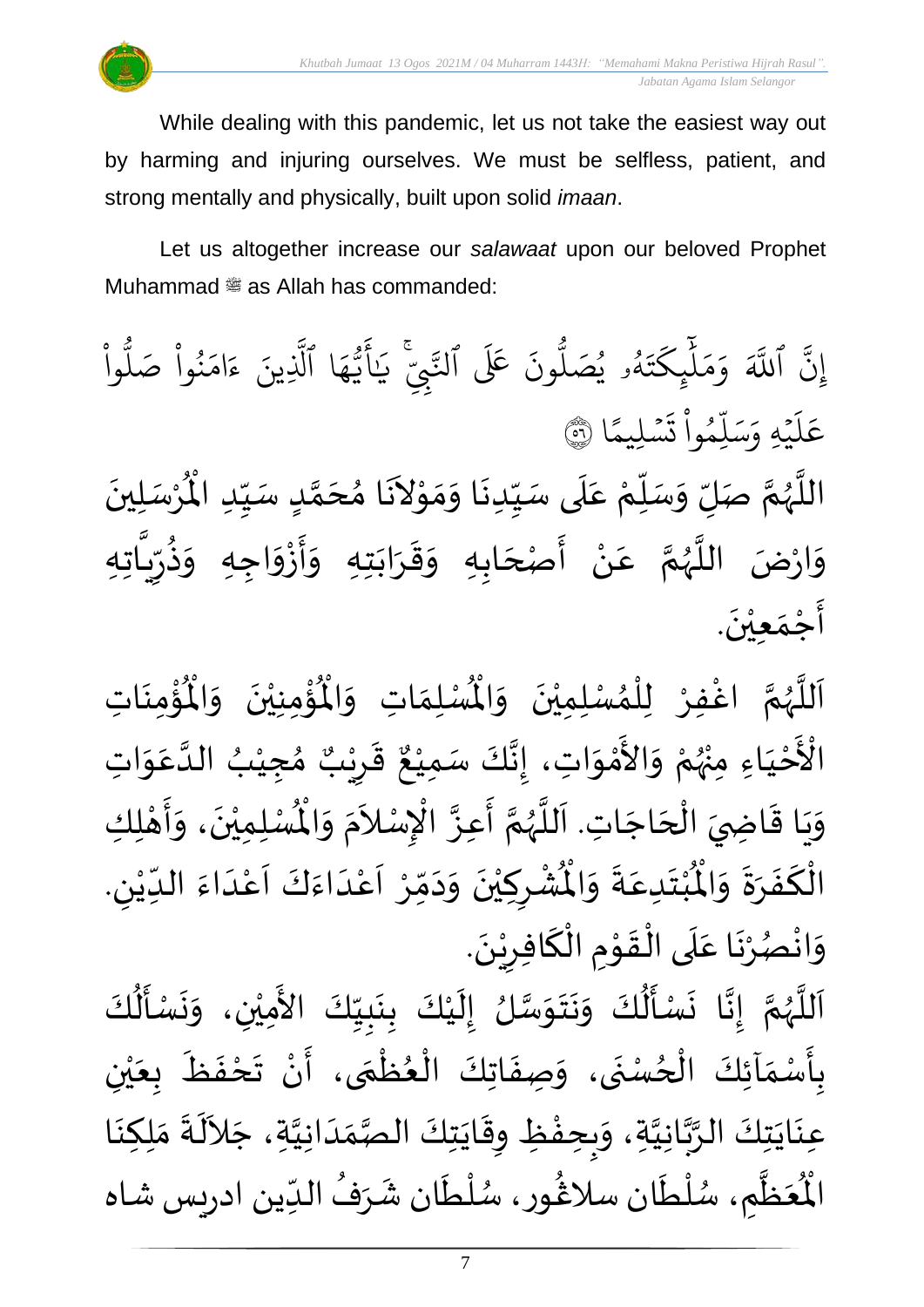$\lambda$ الحاج ابن المرحوم سُلْطَان صَلاَحُ الدِّين عبد العزيز شاه  $\ddot{\phantom{0}}$ ់<br>( و<br>ر  $\frac{1}{\sqrt{2}}$ ُ  $\ddot{\cdot}$ الحاج. اَللَّهُمَّ أَدِمِ الْعَوْنَ وَالْبِدَايَةَ وَالتَّوْفِيْقَ، وَالصِّحَّةَ ี<br>ี<br><br><br>  $\frac{1}{2}$  $\frac{1}{2}$ ់<br>រ י<br>י  $\frac{1}{2}$  $\frac{1}{2}$  $\ddot{\cdot}$  $\ddot{\phantom{0}}$ ا<br>ا ้<br>∤  $\frac{1}{2}$  $\ddot{\phantom{0}}$ ់<br>^ َ ْ  $\frac{1}{2}$ َ ั<br>∕ี و<br>ر **ء**<br>آ ،<br>آ ى<br>وَالسَّلامَةَ مِنْكَ، لِوَلِيِّ عَهْدِ سلاڠُورِ، تَعْكُو أَمِيرِ شَاه اِبْنِ ٝ<br>ْ .<br>م ِّ  $\frac{1}{2}$ ل  $\frac{1}{2}$ ْ  $\ddot{ }$  $\frac{1}{2}$ لة<br>ما<br>م  $\frac{1}{2}$ }<br>፟**፟** ٝ<br>ؙ  $\frac{1}{2}$ َ السُّلْطَان شَرَفُ الدِّين ادريس شاه الحاج، فِيْ أَمْنٍ وَ، ــ<br>ٌ ُ  $\frac{1}{2}$ َ<br>ا ٝ<br>أ ل ر<br>سر<br>سر  $\frac{1}{2}$ ْ ्<br>र الأ صَ  $\ddot{\ }$ )<br>إ י<br>י  $\sum_{i=1}^{n}$ ।<br>इ م<br>ح<br>ح وَعَافِيَةٍ بِمَنَّكَ وَكَرَمِكَ يَا ذَاالْجَلالِ وَالإِكْرَامِ. اَللَّهُمَّ أَطِلُ ا<br>:<br>: ี<br>จ .<br>ر<br>ر ءِ<br>آ َ  $\ddot{\phantom{0}}$ ْ  $\frac{1}{2}$  $\overline{\phantom{a}}$ ا<br>أ  $\ddot{\cdot}$  $\ddot{\phantom{0}}$ َ  $\frac{1}{2}$  $\frac{\nu}{\sqrt{2}}$  $\frac{1}{2}$  $\frac{1}{2}$  $\frac{1}{2}$ َ .<br>م  $\frac{1}{2}$  $\sim$ الْبِلاَدِ، وَ ֦֧֦֧֦֧֝<u>֦</u> ا<br>ا<br>م .<br>ا مُصْلِحَيْنِ لِلْمُوَظَّفِيْنَ وَالرَّعِيَّةِ وَ ن<br>ا ہ<br>پ ์ $\overline{\phantom{a}}$  $\ddot{\phantom{0}}$ ់<br>រ ہ<br>ا  $\frac{1}{2}$ ُ<br>አ ់<br>ព្ ْ ي  $\overline{\phantom{a}}$ )<br>ጎ  $\frac{1}{2}$ م  $\frac{1}{2}$ و<br>ها رَ **ٔ** ه<br>لم و<br>م و<br>ڪ ້<br>.<br>. غ ِّ<br>ا  $\sum_{i=1}^{n}$ بلاً  $\frac{1}{2}$ مَقَاصِدَهُمَا لِطَرِيقِ الْهُدَى وَالرَّشَادِ. joy  $\sum$  $\frac{1}{\epsilon}$  $\frac{1}{2}$  $\frac{1}{2}$  $\frac{1}{1}$  $\frac{1}{2}$  $\frac{1}{2}$ م<br>م ر<br>ر<br>ر ֦֧֦֧֦֧֦֧֦֧֦֜֜֜֜֜֜֜<br>֧֝֜֜ ្រ  $\tilde{\cdot}$ 

O Allah, You are the Lord that is All Mighty, we are grateful to You for having bestowed upon us *rahmah* and blessings upon this state that continues to prosper and progress, and that its residents remain united, under the auspices and leadership of our Ruler as the Head of Islamic affairs in this state.

O Allah, make us among Your slaves whom are always exalting Your Word and Religion. Keep us away from groups and those that like to criticize, curse, and insult Your Religion.

O Allah, grant us guidance in performing the five obligatory prayers in congregation, fulfilling *zakaat* through Selangor *Zakaat* Board (LZS), and give away our wealth and endowment (*waqf*) through *Perbadanan Wakaf Selangor* (Selangor Endowment Corporation) and *Tabung Infak Jariah Umat Islam Selangor* (TIJARI, Selangor Continuous Charity for Muslims Fund), and to the orphans through Darul Ehsan Islamic Foundation (YIDE).

8